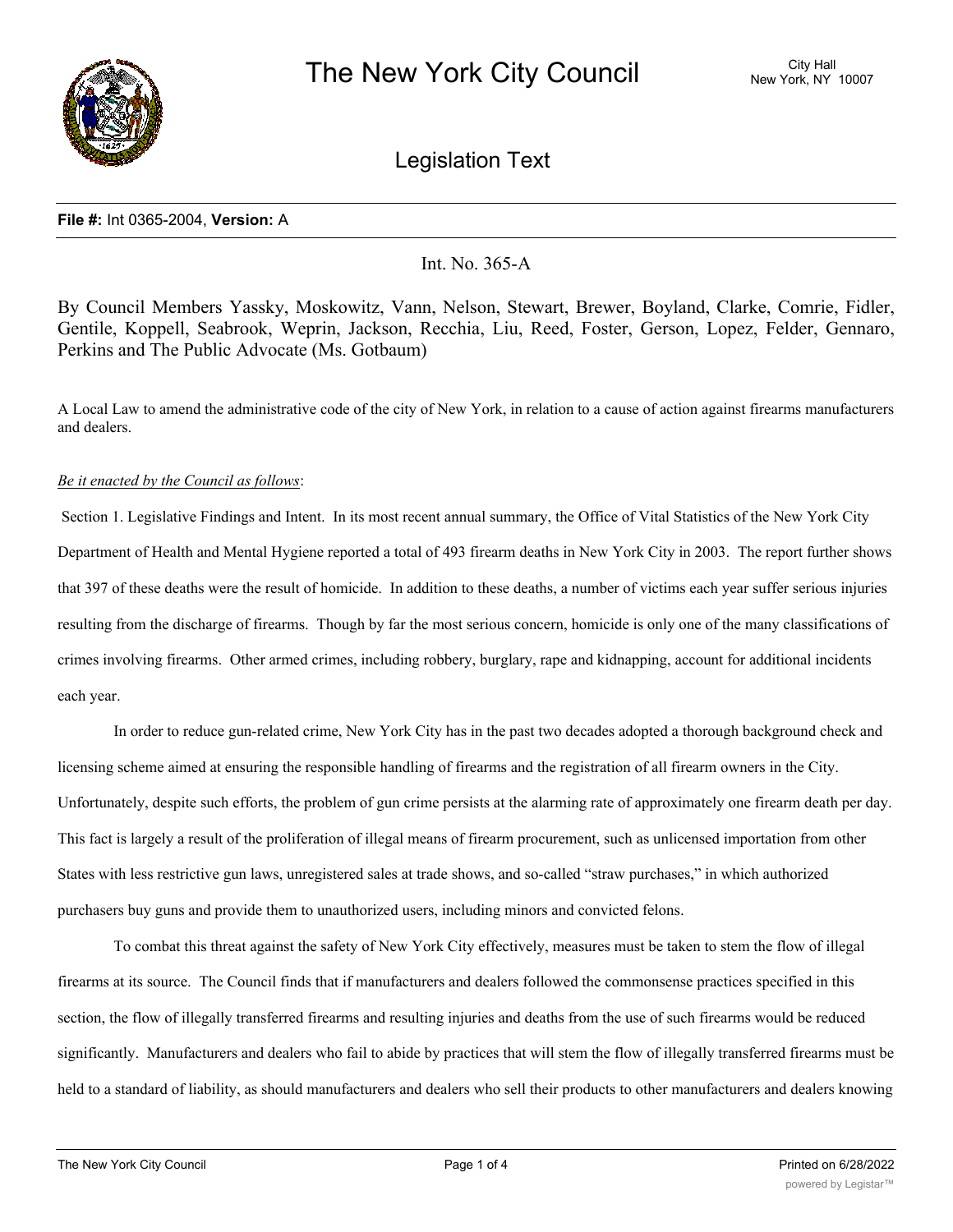### **File #:** Int 0365-2004, **Version:** A

that such manufacturers and dealers have not complied with these practices. The Council therefore finds that the imposition of civil liability for distribution of firearms by dealers and manufacturers in the circumstances specified in this local law is essential to the maintenance of public safety and health.

§ 2. The administrative code of the city of New York is amended by adding a new section 10-303.2 to read as follows:

## **§ 10-303.2 Civil penalty; firearms dealers and manufacturers.**

a. **Definitions.** For purposes of this section, the terms "firearm," "handgun," "dealer," "collector," and "manufacturer" shall have the meanings set forth in 18 U.S.C. §921, as such section may be amended from time to time, or any successor provision thereto. The term "transfer" shall be deemed to include any sale, assignment, pledge, lease, loan, gift or other disposition. References to "statutes, laws or regulations" shall be deemed to include federal, state and local statutes, laws, local laws, ordinances, rules and regulations.

b. **Manufacturer and Dealer Liability.** A manufacturer or dealer shall be liable for any injury or death caused by a firearm that it has transferred, if (i) such injury or death results from the use of such firearm by an individual not authorized by law to possess such firearm in the city of New York, and (ii) such manufacturer or dealer, or any other individual or entity acting subsequent to such manufacturer or dealer, unlawfully transferred such firearm at any time prior to such injury or death. Such liability also includes the possible imposition of punitive damages. Liability under this section does not extend to any manufacturer or dealer that has complied with the following standards during a period of one year immediately preceding and including the transfer of such firearm:

(1) The manufacturer or dealer executes no transfers or agreements to transfer at gun shows except for gun shows that maintain a practice of performing instant criminal background checks consistent with 18 U.S.C. § 922 (t), as such subsection may be amended from time to time and any successor provision thereto, on all transfers, whether by licensed or unlicensed sellers.

(2) Any place of business operated by the manufacturer or dealer is located at a fixed address where:

(a) a record is maintained, as may be required by any statute, law or regulation, of the make, model, caliber or gauge, and serial number of all firearms held in inventory or offered for sale; and

(b) a record is maintained, as may be required by any statute, law or regulation, of the make, model, caliber or gauge, and serial number of all firearms sold, and of any identifying information required by any such statute, law or regulation to be obtained from purchasers;

(3) The manufacturer or dealer provides access to the aforementioned records to officers, employees and agents of public agencies conducting inspections, to the full extent required by applicable statutes, laws and regulations;

(4) The manufacturer or dealer limits transfers to any individual or entity to one handgun in any given thirty-day period,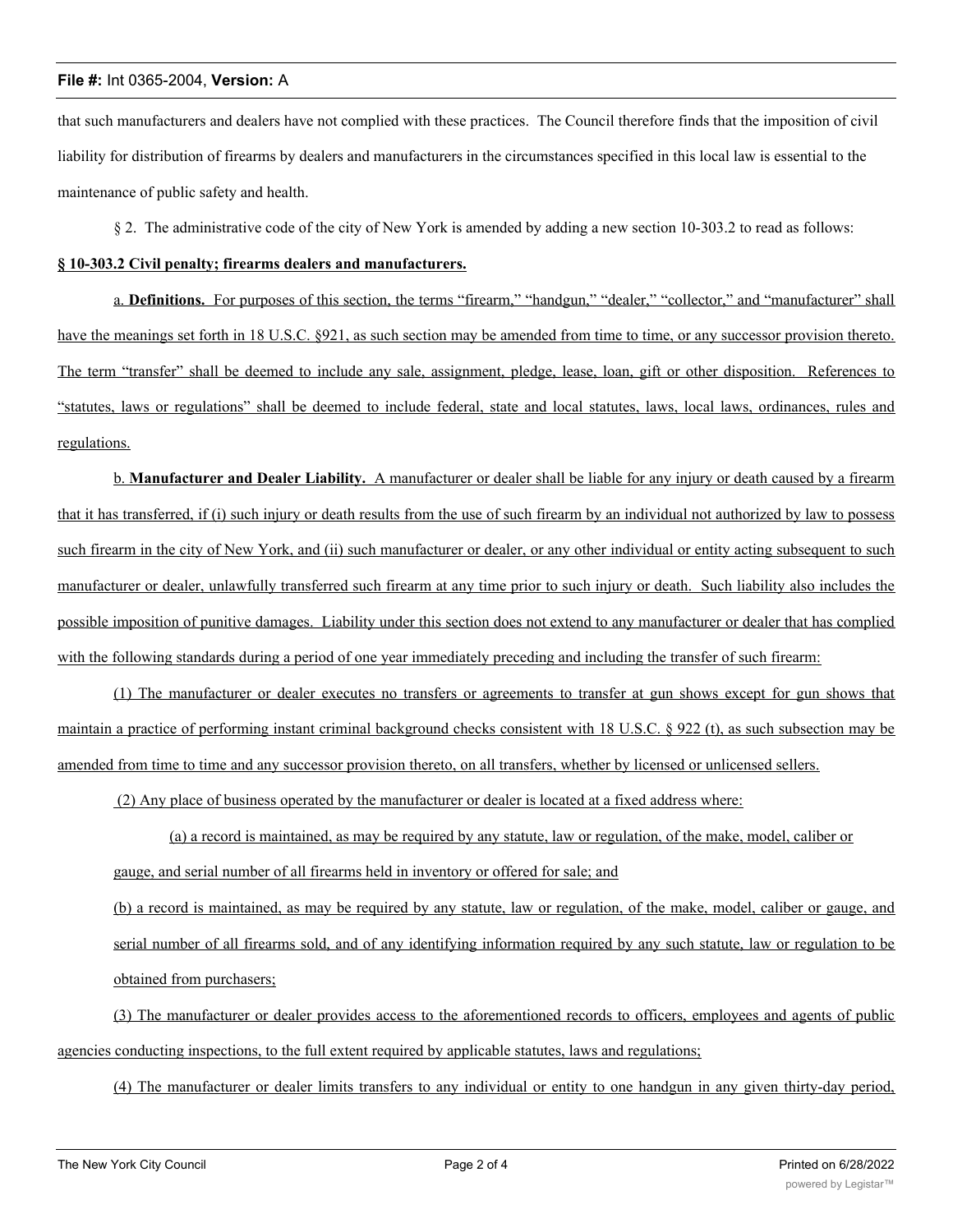#### **File #:** Int 0365-2004, **Version:** A

provided that this paragraph shall not apply to lawful transfers to (a) public agencies in furtherance of official business; (b) law enforcement officers employed by public agencies; (c) private security firms, holding any permits or licenses required by applicable statutes, laws and regulations, for the use of their agents and employees; (d) private operators of state and local correctional facilities, for the use of their agents and employees; or (e) licensed manufacturers, licensed dealers or licensed collectors, as those terms are defined by 18 U.S.C. §921, as such section may be amended from time to time, or any successor provision thereto;

(5) The manufacturer or dealer has complied with all applicable statutes, laws and regulations governing the transfer of firearms; and

(6) The manufacturer or dealer has not transferred a firearm to any other manufacturer or dealer in circumstances in which the manufacturer or dealer transferring such firearm knew or should have known that such manufacturer or dealer had not complied with the standards set forth in this subdivision.

c. **Exceptions.** (1) No action may be commenced pursuant to this section by any person injured or killed by the discharge of a firearm that is lawfully possessed by a law enforcement official employed by a public agency.

(2) This section shall not limit in scope any cause of action, other than that provided by this section, available to a person injured by or killed by a firearm.

(3) Nothing in this section shall prevent a manufacturer or dealer from seeking whole or partial indemnity or contribution for any liability incurred under this section from any third party wholly or partially responsible for the injury or death.

(4) Notwithstanding the provisions of subdivision b, there shall be no basis for liability under this section if the manufacturer or dealer proves by a preponderance of the evidence that: (i) the person injured or killed by the discharge of a firearm was committing or attempting to commit a crime (whether or not such crime is actually charged); (ii) the unlawful transfer or possession of the firearm is solely a result of the failure of the owner of the firearm to renew a license, permit or registration within six months of the date such renewal is required; or (iii) prior to the injury or death caused by the firearm, a lawful possessor of the firearm has reported its theft to a federal, state or local law enforcement agency, or reported its loss to an appropriate public agency.

(5) Notwithstanding the provisions of subdivision b, there shall be no basis for liability under this section if the manufacturer or dealer proves by a preponderance of the evidence that the manufacturer or dealer lawfully transferred the firearm to: (i) a public agency in furtherance of official business; (ii) a law enforcement officer employed by a public agency; (iii) a private security firm, holding any permits or licenses required by applicable statutes, laws and regulations, for the use of its agents and employees; or (iv) a private operator of a state or local correctional facility for the use of its agents and employees.

(6) Notwithstanding the provisions of subdivision b, there shall be no basis for liability under this section if the manufacturer